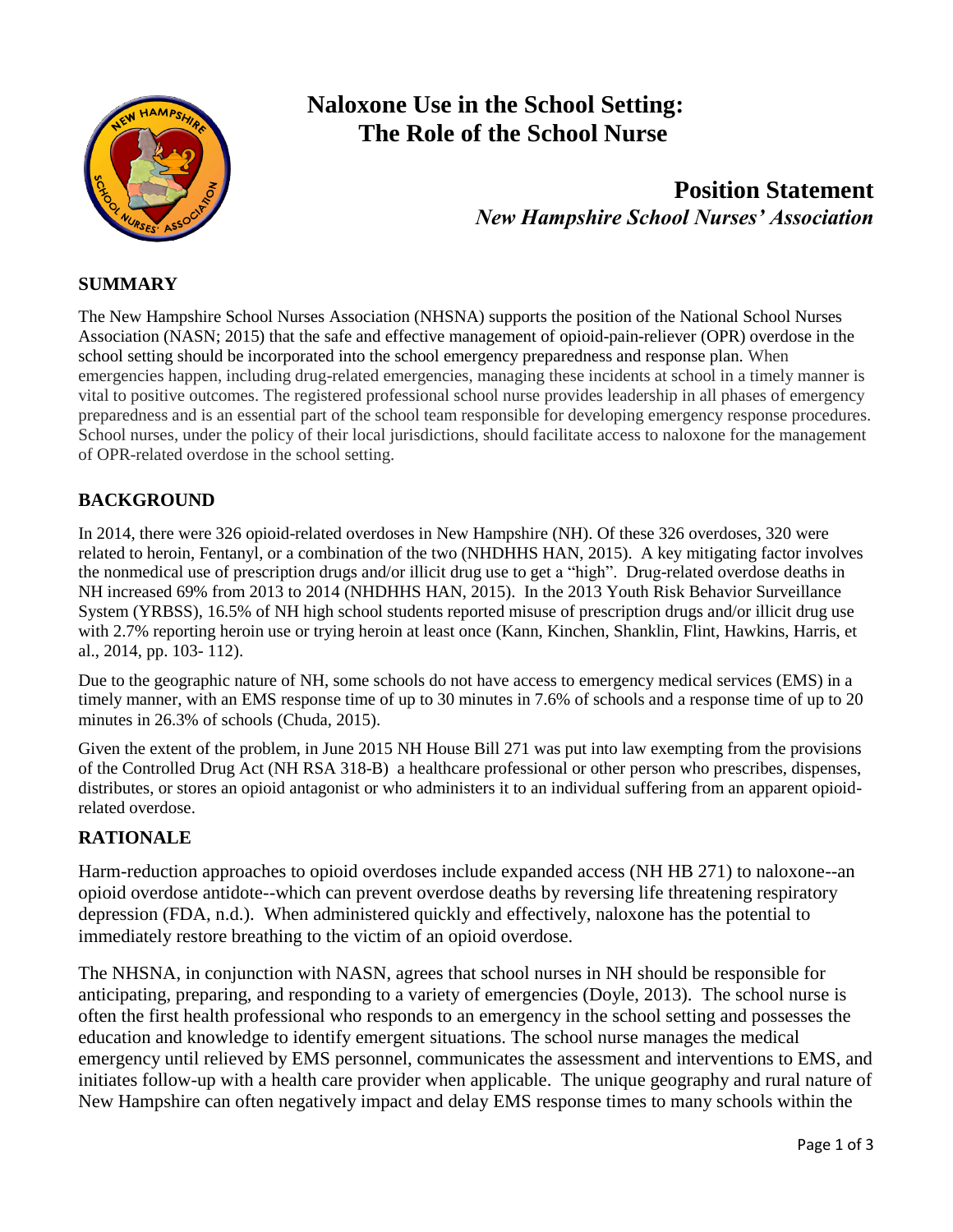state, as can the fact that many EMS providers in the state are volunteers. This delay necessitates the immediate access by school nurses to the life-saving measures that naloxone can provide.

#### **CONCLUSION**

OPR overdose kills hundreds in New Hampshire every year (NH DHHS, 2015). Many of these deaths are preventable with the timely use of an opioid antagonist (naloxone) as well as the quick summoning of EMS and the initiation of care. NH school nurses, as allowed by local administration and policy, are in the position to administer life-saving measures in the event of an opioid overdose. In addition, as an integral part of the interdisciplinary team, school nurses are also in the unique position to provide prevention awareness and support to students, family, faculty, and staff-- a critical step in the on-going management of substance abuse and misuse.

#### **REFERENCES**

- Chuda, S.A. (2015). School violence: A school nurse reality. How not to become "collateral damage; Assessing trauma's impact and the development of resiliency in school nurses (unpublished master's thesis). Cambridge College, Cambridge MA.
- Controlled Drug Act. New Hampshire RSA CHAPTER 318-B. Retrieved from <http://www.gencourt.state.nh.us/rsa/html/XXX/318-B/318-B-1.htm>
- Doyle, J. (2013). Emergency management, crisis response, and the school nurse's role. In J. Selekman (Ed.) *School nursing: A comprehensive text* (2<sup>nd</sup> ed.), pp.1216-1244. Philadelphia, PA: F.A. Davis Company.
- Kann, L., Kinchen, S., Shanklin, S., Flint, K., Hawkins, J., Harris, W. et al. (2014). Youth risk behavior surveillance- United States 2013. MMWR 2014; 63(4), pp. 103- 112. Retrieved from<http://www.cdc.gov/mmwr/pdf/ss/ss6304.pdf>
- Narcan FDA prescribing information, side effects and uses. (n.d.). Retrieved from <http://www.drugs.com/pro/narcan.html>
- National Association of School Nurses. (2015). *Naloxone use in the school setting: The role of the school nurse* (Position Statement). Silver Spring, MD: Author.
- New Hampshire Department of Health and Human Services (NHDHHS). (2015). Opioid abuse/misuse response in New Hampshire. New Hampshire Department of Health and Human Services Health Alert Network (HAN) 201510071. Retrieved from <http://www.dhhs.nh.gov/dphs/cdcs/alerts/documents/opioid.pdf>
- Relative to possession and administration of an opioid antagonist for opioid-related overdoses, New Hampshire H.B. 271, Chapter 65 (2015). Retrieved from <http://www.gencourt.state.nh.us/legislation/2015/HB0271.pdf>